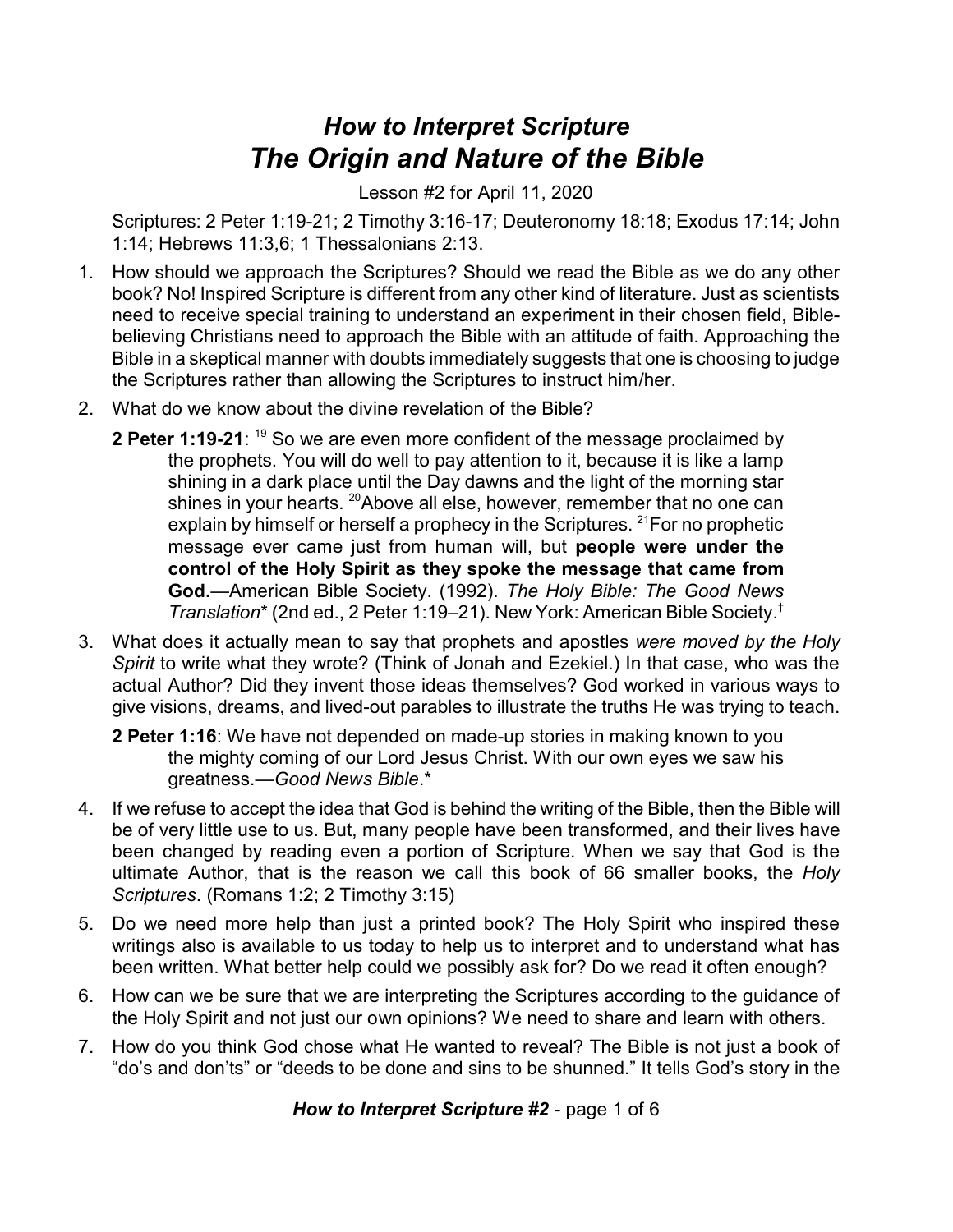context of human lives. But, sometimes it seems hard to obey or do what God asks us to do! Think of Jonah! At times, do you find it difficult to believe and obey what the Bible says? Do you have trouble interpreting some of the sections of the Bible? God claims that what is written in the 66 books of the Bible–from Genesis 1:1 through Revelation 22:21–was written under His inspiration. How should we relate to the Apocrypha?

- **2 Peter 1:21**: For no prophetic message ever came just from human will, but people were under the control of the Holy Spirit as they spoke the message that came from God.—*Good News Bible*.\*
- **Deuteronomy 18:18:** "I will send them a prophet like you from among their own people; I will tell him what to say, and he will tell the people everything I command.'"—*Good News Bible*.\*
- 8. Deuteronomy 18:18 has some interesting words for us. We have traditionally understood this passage to refer to the coming of the Messiah, Jesus Christ Himself. Does that explain what the relationship was between Jesus and His Father while Jesus was on this earth?
- 9. We need to carefully separate in our minds what is *inspiring* and what is *inspired*. Some charismatic speakers may move us to do all kinds of things. We might call them inspiring; but, that does not make them inspired as if what they speak has come from God.
- 10. God has used many different ways of revealing the truth to His inspired authors. See Joshua 10:13 in which Joshua quoted from the Book of Jashur. And look at Luke 1:1-3 in which Luke tells us how he gathered information from those who were eyewitnesses of the life of Jesus.
- 11. How do we define the word *Scripture*? We need to be a bit cautious about calling all of Scripture "inspired." In the original language, the word *scripture* meant anything that had been written down. It is only the divinely-inspired Scripture that comes from God and is truly profitable.

**Romans 15:4**: Everything written in the Scriptures was written to teach us, in order that we might have hope through the patience and encouragement which the Scriptures give us.—*Good News Bible*.\*

The Bible points to God as its author; yet it was written by human hands; and in the varied style of its different books it presents the characteristics of the several writers. The truths revealed are all "given by inspiration of God" (2 Timothy 3:16); yet they are expressed in the words of men.—Ellen G. White, *The Great Controversy*\* v.3 (Introduction).

- 12. Today, there are those who call themselves biblical scholars but who deny the accounts of creation, the exodus, and even the resurrection of Jesus! Why do you think they do that?
- 13. Do we have sufficient evidence to believe that the Bible, all of it, is a reliable source of information on which we can base our trust in God? What kind of evidence is most convincing? Is it the internal consistency of the Bible? The findings of archaeology which support the Bible? The interpretations of biblical scholars? It is all of these!
- 14. Moses was one of the earliest authors to use an alphabetical form of writing; that made the messages much more precise than earlier methods of writing with cuneiform or

*How to Interpret Scripture #2* - page 2 of 6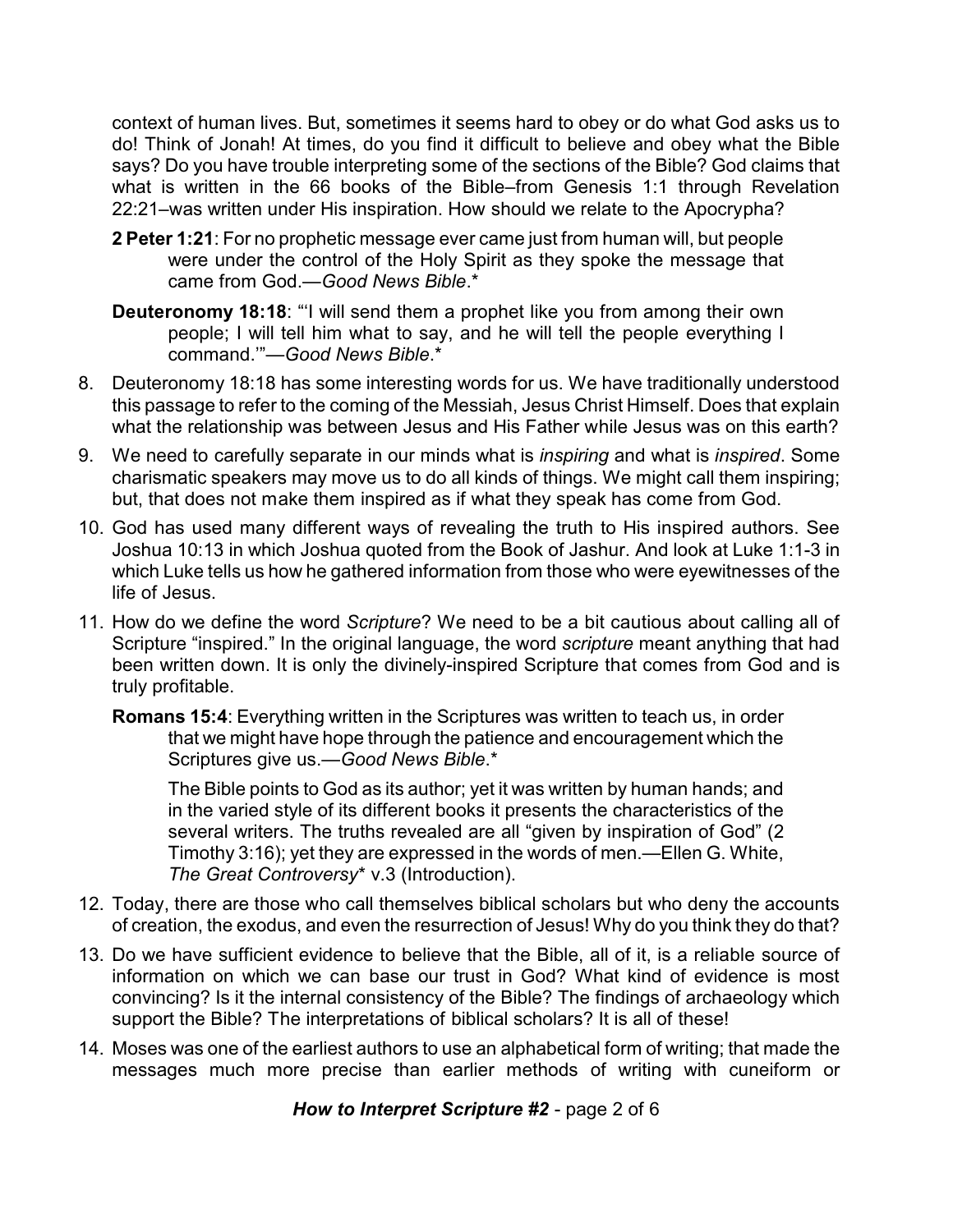hieroglyphics.

- 15. Read Exodus 17:14; 24:4; Joshua 24:26; Jeremiah 30:2; Revelation 1:11,19; 21:5; 22:18-19. Repeatedly, we see in these verses that God told His faithful servants to carefully write down what He had told them. Was God dictating?
- 16. Why is the written Word such an important part of our religious lives? It serves as a constant reference point for us to which we can come back. It can be copied again and again. Now that we have printing, it can be copied many times exactly the same. It can be made available to many people and can be translated and reproduced in many languages. It has proven to be a massive blessing to us even generations later.
- 17. One of the interesting pictures we see in Scripture is the similarities between Christ and Scripture.
	- **John 1:14**: The Word became a human being and, full of grace and truth, lived among us. We saw his glory, the glory which he received as the Father's only Son.—*Good News Bible*.\*
	- **John 2:22**: So when he was raised from death, his disciples remembered that he had said this, and they believed the scripture and what Jesus had said.—*Good News Bible*.\*
	- **John 8:31-32**: <sup>31</sup> So Jesus said to those who believed in him, "If you obey my teaching, you are really my disciples;  $^{32}$ you will know the truth, and the truth will set you free."—*Good News Bible*.\*
	- **John 17:17:** "Dedicate them to yourself by means of the truth; your word is truth."—*Good News Bible*.\*
- 18. So, Jesus and Scripture are similar in many ways. Jesus was supernaturally conceived by the Holy Spirit; but, He was born of a woman. Scriptures, as we have them, were of supernatural origin, but, were delivered through human beings as well. Jesus became a man in time and space. He lived in a certain place and a certain time. That did not nullify His divinity. The Scriptures were given in a certain context, in a certain culture, and in a certain language. But, their impact has been worldwide and ongoing.
- 19. There is still about 5% of the world's population that does not have any portion of the Bible available to them in a language that they can easily read and understand. Some groups do not even have a written language yet! Do we need to do something to correct both of those problems? If salvation can be found only through Jesus Christ, (Acts 4:12) how much are we doing to make the Scriptures understandable and available to all around us, even the 5% who now have no Scripture in their language?
- 20. Jesus came to this earth and made Himself a part of the human family. He accepted humanity after 4000+ years of degeneracy. In the same way, the Bible is not given in some perfect superhuman language that no one is able to speak or understand. While human language always has its limitations, God still uses it to communicate His will to human beings.
- 21. No language is perfect, and no language can be perfectly translated into any other language. But, we need to do our best to accommodate our thinking to these limitations

*How to Interpret Scripture #2* - page 3 of 6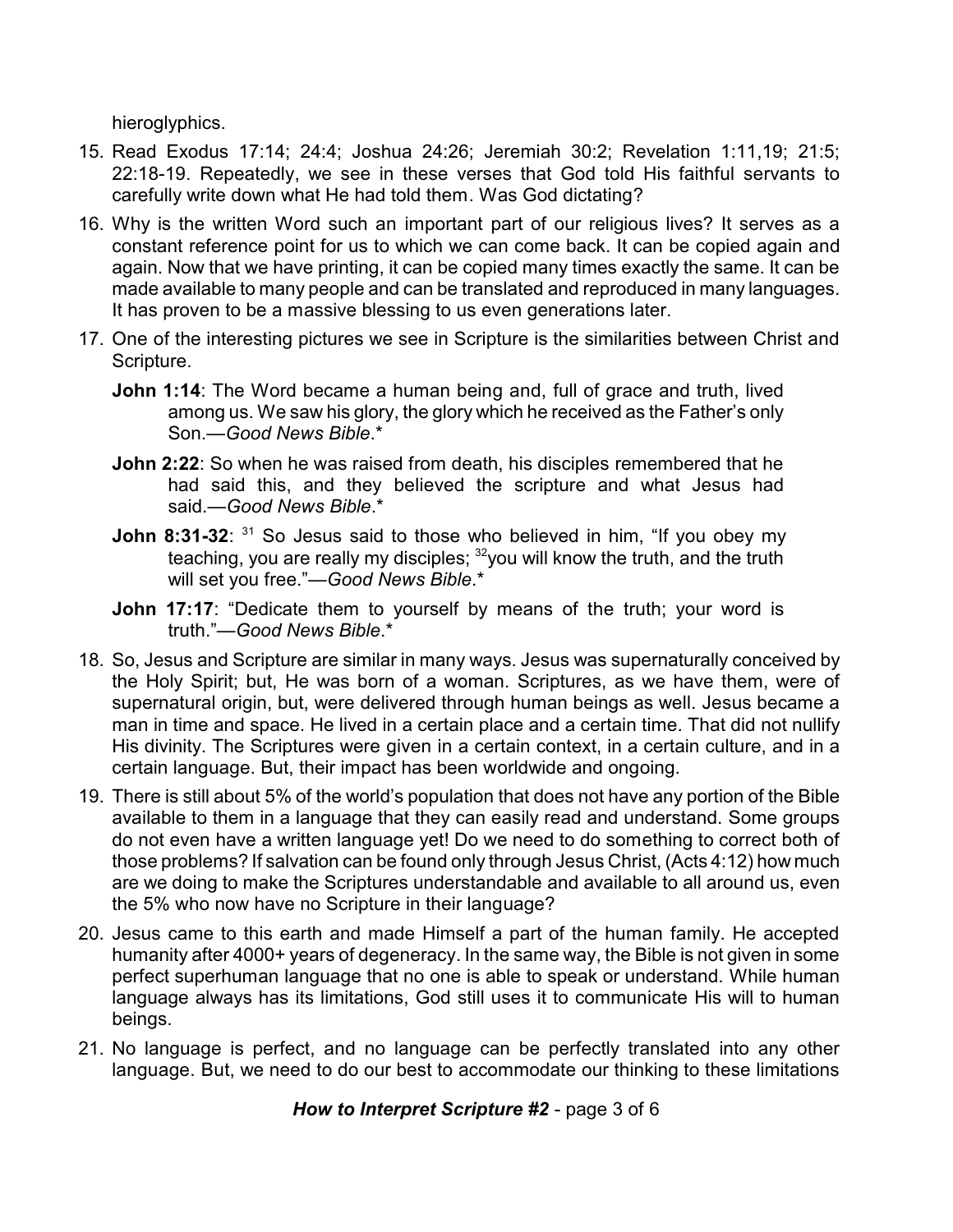and still see God's overarching message through it all.

22. While there are interesting similarities between the Bible and Jesus, the Bible is not an incarnation of God. Neither Jesus nor God is a book. We respect and love the Bible because of the Person it reveals to us.

> The Bible, with its God-given truths expressed in the language of men, presents a union of the divine and the human. Such a union existed in the nature of Christ, who was the Son of God and the Son of man. Thus it is true of the Bible, as it was of Christ, that "the Word was made flesh, and dwelt among us." John 1:14.—Ellen G. White, *The Great Controversy*\* v.4 (Introduction).

- 23. Human authors may produce written materials that are impressive and inspiring; but, that does not make them equal to the Bible.
- 24. Hebrews 11:3,6 tell us that in order to understand the Bible and to please God, we must have faith. Why is faith necessary in understanding and appreciating Scripture? What does faith have to do with believing that God exists and that He will someday reward those who seek Him. To get an answer to that, we must remember that:

*Faith* is just a word we use to describe a relationship with God as with a Person well-known. The better we know Him, the better the relationship may be. [We cannot say, "will be" because we remember the story of Lucifer!]

*Faith* implies an attitude toward God of love, trust, and deepest admiration. It means having enough confidence in God based on the more-than-adequate evidence revealed to be willing to believe what He says as soon as we are sure He is the One saying it, to accept what He offers as soon as we are sure He is the One offering it, and to do what He wishes as soon as we are sure He is the One wishing it, without reservation, for the rest of eternity. Anyone who has such faith would be perfectly safe to save. This is why faith is the only requirement for heaven. [Acts 16:31]

*Faith* also means that, like Abraham, [Genesis 18:22-33] Job, [Job 42:7-8] and Moses, [Exodus 32:5-14; Numbers 14:11-25] God's friends, we know God well enough to reverently ask Him, "Why?"–As Spoken by A. Graham Maxwell. [Content is as stated many times in his lectures. Content in brackets is added based on Dr. Maxwell's lectures.]‡

25. Honestly, we can say that all true learning happens in the context of faith. The small child believes (has faith in) what his parents teach him whether or not it is true. Teachers have an impact on students because by one method or another they get their attention and convince them that what they have to say is important. Seventh-day Adventists have produced a book seeking to explain our most important beliefs. The very first fundamental belief that is mentioned talks about this issue.

> The Holy Scriptures, Old and New Testaments, are the written Word of God, given by divine inspiration. The inspired authors spoke and wrote as they were moved by the Holy Spirit. In this Word, God has committed to humanity the knowledge necessary for salvation. The Holy Scriptures are the supreme,

> > *How to Interpret Scripture #2* - page 4 of 6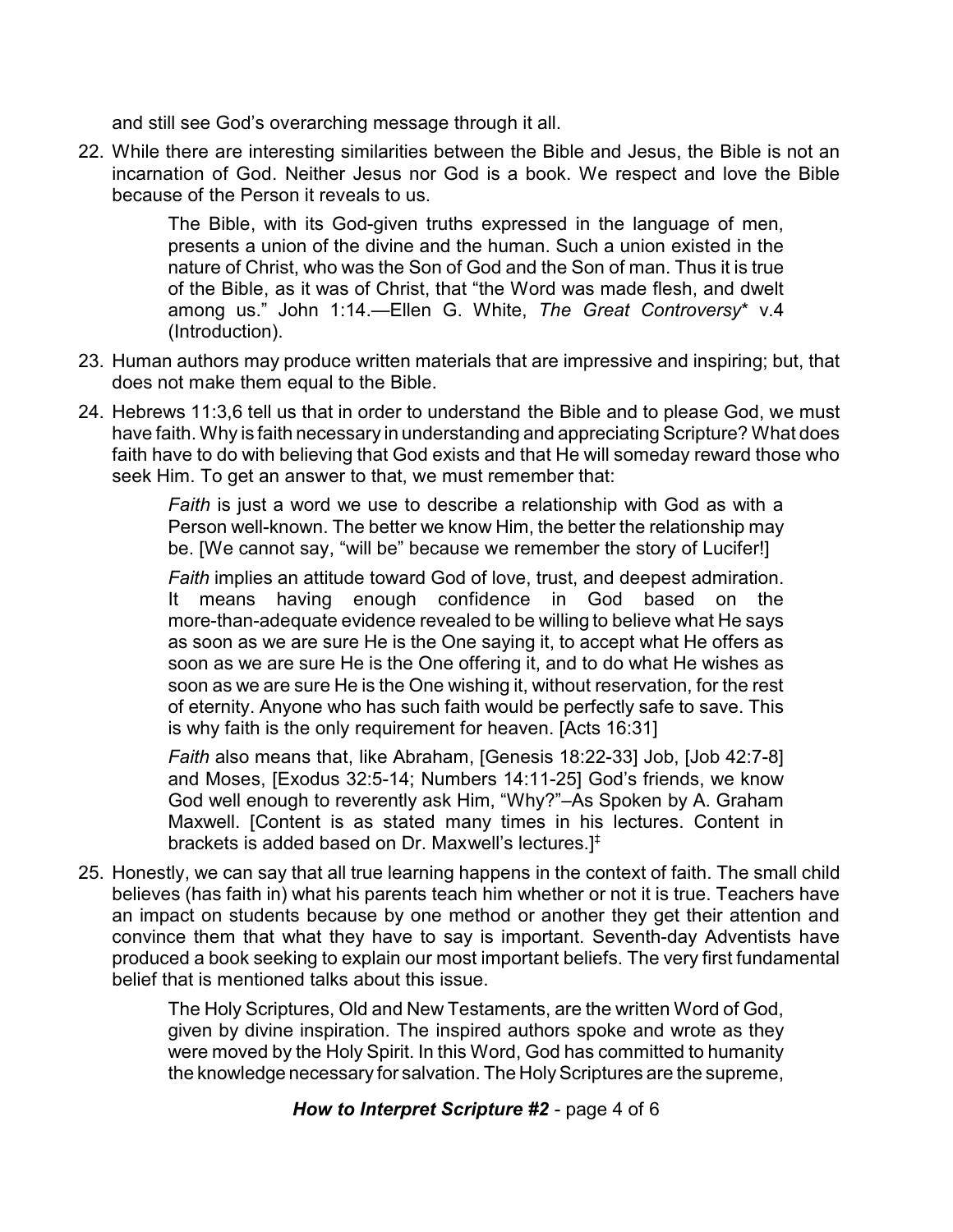authoritative, and the infallible revelation of His will. They are the standard of character, the test of experience, the definitive revealer of doctrines, and the trustworthy record of God's acts in history. (Ps. 119:105; Prov. 30:5, 6; Isa. 8:20; John 17:17; 1 Thess. 2:13; 2 Tim. 3:16, 17; Heb. 4:12; 2 Peter 1:20, 21.)—[as quoted in *Adult Sabbath School Bible Study Guide*\* for Thursday, April 9]; *Seventh-day Adventists Believe . . .*, 3 rd Edition, 2018. 11.

26. There are many passages in Scripture which tell us that God's Word is reliable. See Psalm 119:105; Proverbs 30:5-6; John 17:17; 1 Thessalonians 2:13; Hebrews 4:12; and 2 Peter 1:20-21. So, what difference does it make if we approach Scripture with an attitude of faith or an attitude of skepticism? People find what they are looking for. And let us not forget that **the same One who inspired the Scriptures–the Holy Spirit–is needed to help us understand the Scriptures as we read and study them**.

> **In His word, God has committed to men the knowledge necessary for salvation. The Holy Scriptures are to be accepted as an authoritative, infallible revelation of His will.** They are the standard of character, the revealer of doctrines, and the test of experience.... Yet the fact that God has revealed His will to men through His word, has not rendered needless the continued presence and guiding of the Holy Spirit. On the contrary, the Spirit was promised by our Saviour, to open the word to His servants, to illuminate and apply its teachings. And since it was the Spirit of God that inspired the Bible, it is impossible that the teaching of the Spirit should ever be contrary to that of the word.—Ellen G. White, *The Great Controversy*\* vii.1-2 (Introduction).†

- 27. God has revealed Himself to us as human beings through dreams (Daniel 7:1); visions (Genesis 15:1); signs (1 Kings 18:24,30); and through His Son, Jesus Christ (Hebrews 1:1- 2). And, finally, the Holy Spirit has to inspire us to understand what we read.
- 28. If you begin looking at some commentaries, it is very clear that the parts of Scripture which speak most plainly about God's creative power and His ability to predict the future, which Isaiah 40-55 tell us about, are the most important parts for understanding who is the true God. And these parts are the ones most attacked by critics. This applies especially to the book of Genesis in which creation and the flood are discussed as well as the book of Daniel which speaks most convincingly of long-term prophecies.
- 29. When all is said and done, of course, for many people the only revelation of God will be through you. Do you as a Christian represent God correctly? How well do we do that?
- 30. Read 1 Corinthians 2:9-10. God still has a lot of things to teach us. And He is preparing wonderful things for us in the world to come. But, now He makes His secrets known to us through His Spirit.
- 31. Do we allow the biblical authors to speak for themselves and for God without our doubting them? They clearly claim that their messages were not self-generated.
- 32. If we say that one needs to approach the Bible with an attitude of faith, then why does it say in the Bible that our faith is built on the Bible? (Romans 1:16) We recognize that it is hard to wrap our human minds around this idea; but, we must recognize that the Bible is